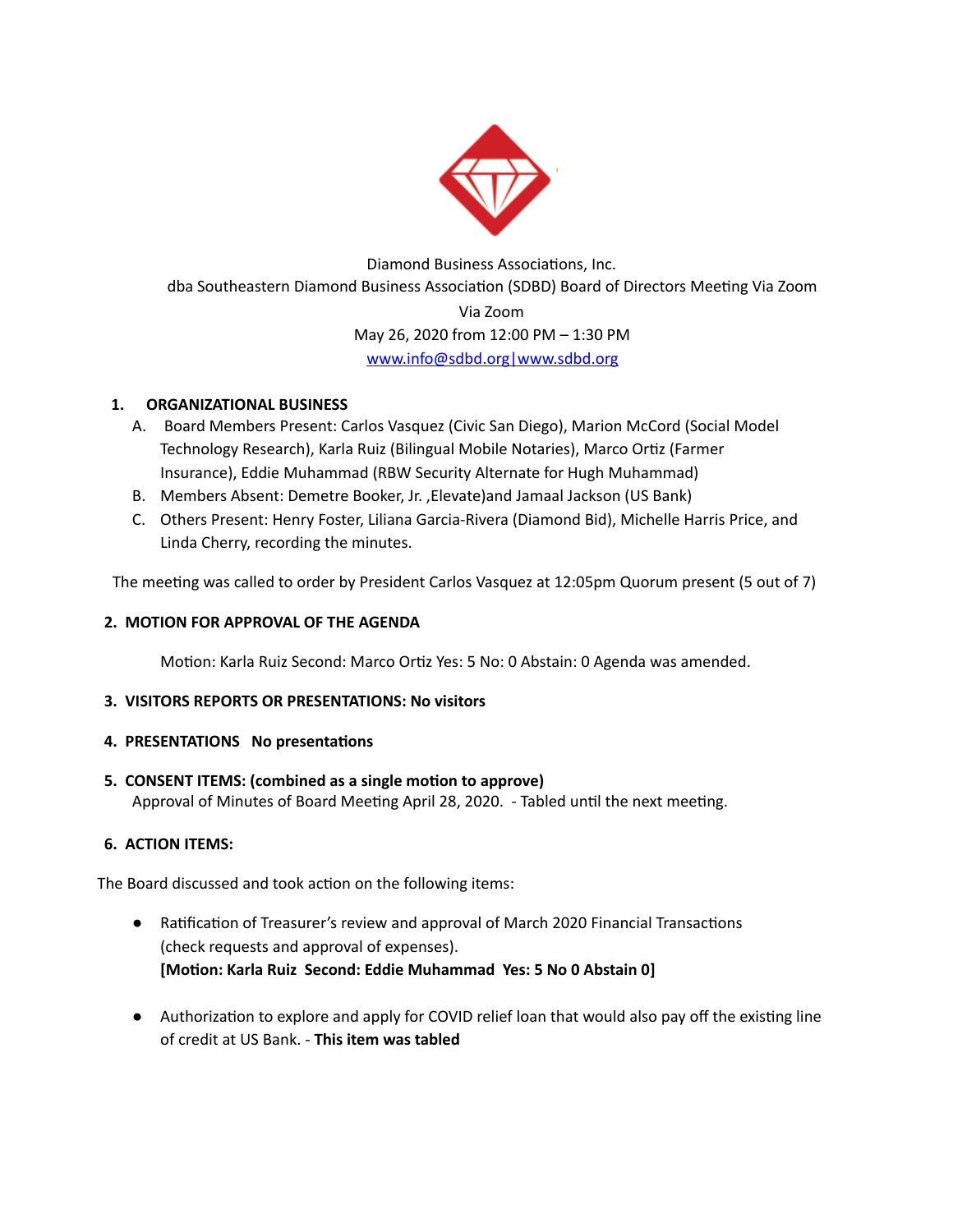### **7. PRESIDENT'S REPORT**

Board Elections will be held in conjunction with the Annual Meeting of June 30, 2020; three (3) seats are available. The President, in conjunction with the Nominations Committee will report on members eligible to vote, and the results from the nominee selection campaign.

- The Directors consider the Nominations Committee report, consider additional candidates, close nominations, adopt a slate of candidates, and order preparation of a ballot to be voted at the June 30, 2020 Annual Meeting - **Action Item [Motion: Marco Ortiz Second: Karla Ruiz Yes:5 No:0 Abstain: 0 ]**
- The Directors appoint an Election Committee to supervise the election -**Action Item [Motion: Karla Ruiz Second: Marion McCord Yes: 5 No: 0 Abstain:0]**

### **8. FINANCIAL REPORTS Discussion; Receive & Files**

Liliana Garcia-Rivera and Mary Joseph are working on the financials weekly to ensure all monies are accounted for. Liliana Garcia-Rivera will present a full report at the annual meeting. We are on the safe side at the moment.

### **9. EXECUTIVE DIRECTOR REPORT**

Liliana Garcia-Rivera reported that she received the check from Grantmakers/JCNI. We are working on a sponsorship with US Bank and that usually comes in at \$7,000. The Economic Development Committee and Marketing Committee has been meeting twice a month. Liliana has been cleaning up the dropbox and paperwork in preparation for the audit. Member outreach includes talking to the business owners over the phone, by email and text and she's been going out to see business members once a week. Carlos asked Liliana how she was distributing the masks and COVID information that was being sent to her. Liliana stated that some businesses may not be ready for re-opening. Michelle Price said she stopped by one of the businesses and the owner said he was not comfortable taking his customer's temperature.

### **10. ECONOMIC DEVELOPMENT COMMITTEE REPORT**

Committee Chair not present. Liliana Garcia-Rivera summarized committee progress in executive director report.

### **11. MARKETING COMMITTEE REPORT**

Karla Ruiz said we need to post more often and explained that we've created the Facebook Groups for members to help push out more information. We are reaching out to the businesses by visiting them and giving them the banners along with a list of rules they must follow in order to remain open. We want them to know that we care. We need to open up our membership to everyone. We can't charge a lot of money, \$100.00 a year or pay \$10.00 monthly. Liliana Garcia-Rivera reminded everyone that we have focused on our assessment paying business members and that if we want more members we need to consider the home based business campaign. The board needs to consider this campaign for the next fiscal year.